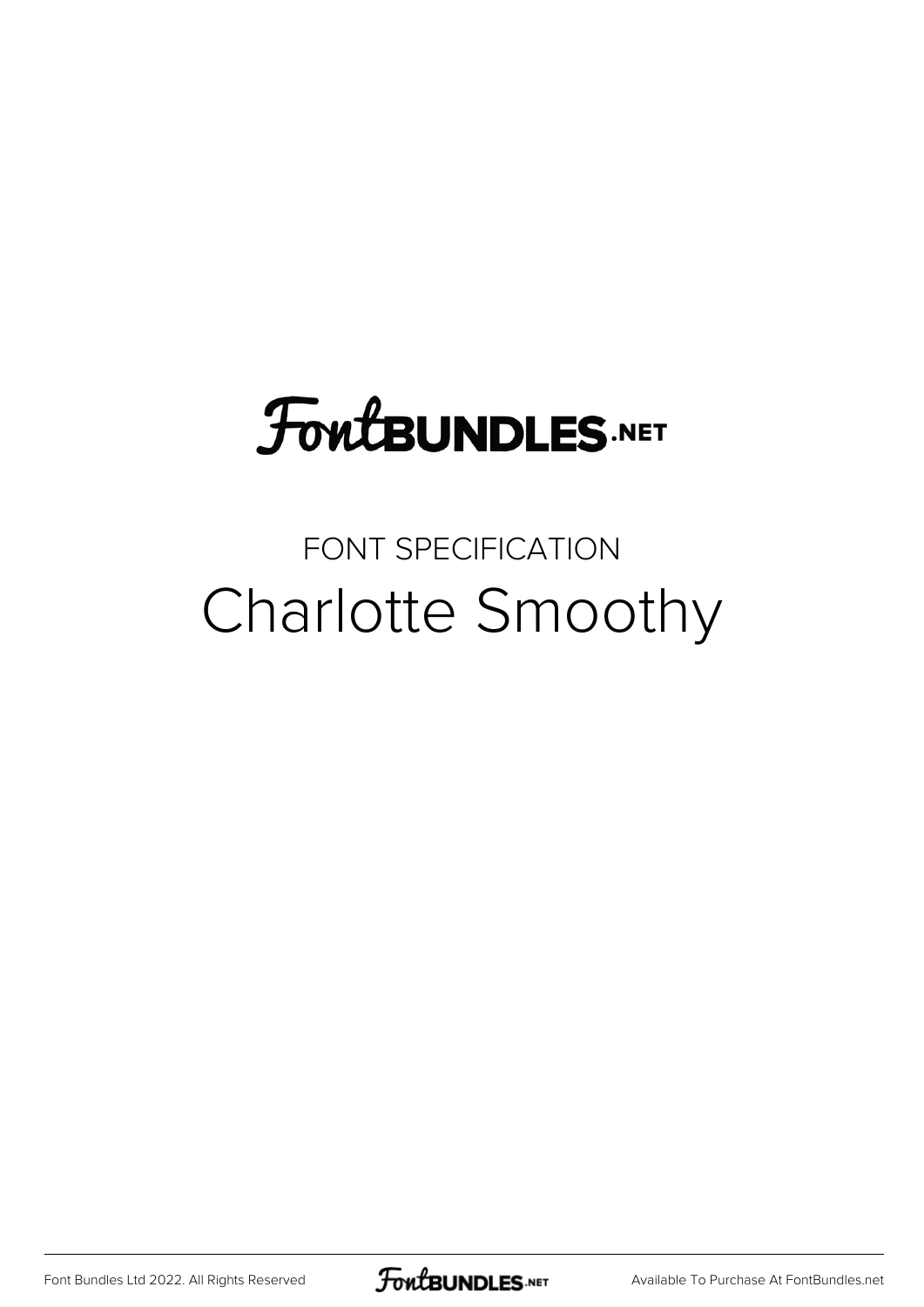### Charlotte Smoothy - Regular BEFGHIJKLIMOPO RSTUVUKY3

# abcdeforghij kluwe py

## Mars 23456789



**FoutBUNDLES**.NET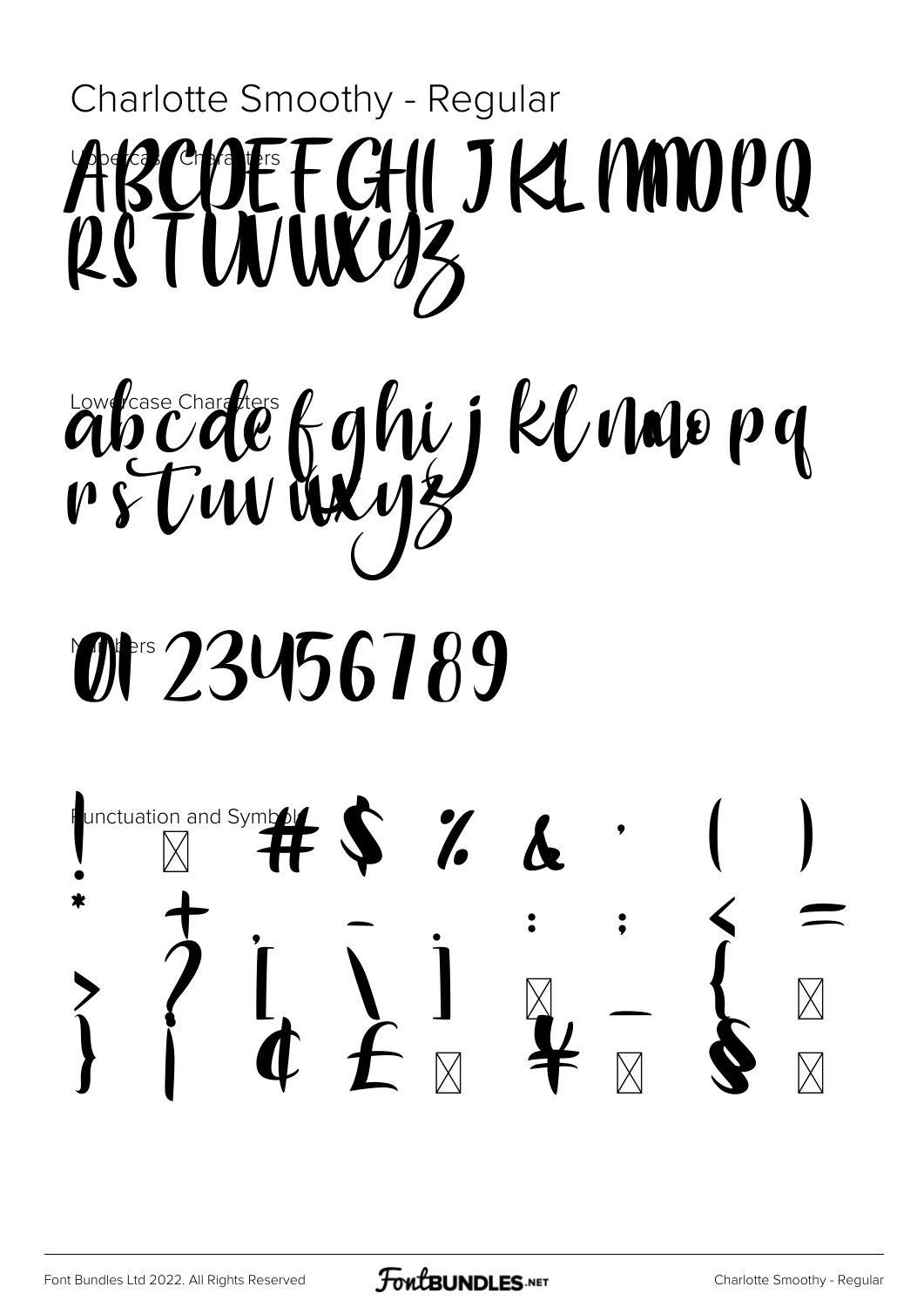

## All Other Glyphs À A Â Â Ä Å ÆÇ È ÉÊËIÍÎÏ  $\overline{M}$  $\hat{0}$   $\hat{0}$   $\hat{0}$   $\hat{0}$   $\times$   $\hat{0}$   $\hat{U}$  $\hat{U}$   $\hat{U}$   $\hat{V}$   $\hat{V}$   $\hat{B}$   $\hat{\alpha}$   $\hat{\alpha}$   $\hat{\alpha}$   $\hat{\alpha}$  $\ddot{a}$   $\ddot{a}$   $\alpha$   $\ddot{c}$   $\ddot{e}$   $\ddot{e}$   $\ddot{c}$   $\ddot{c}$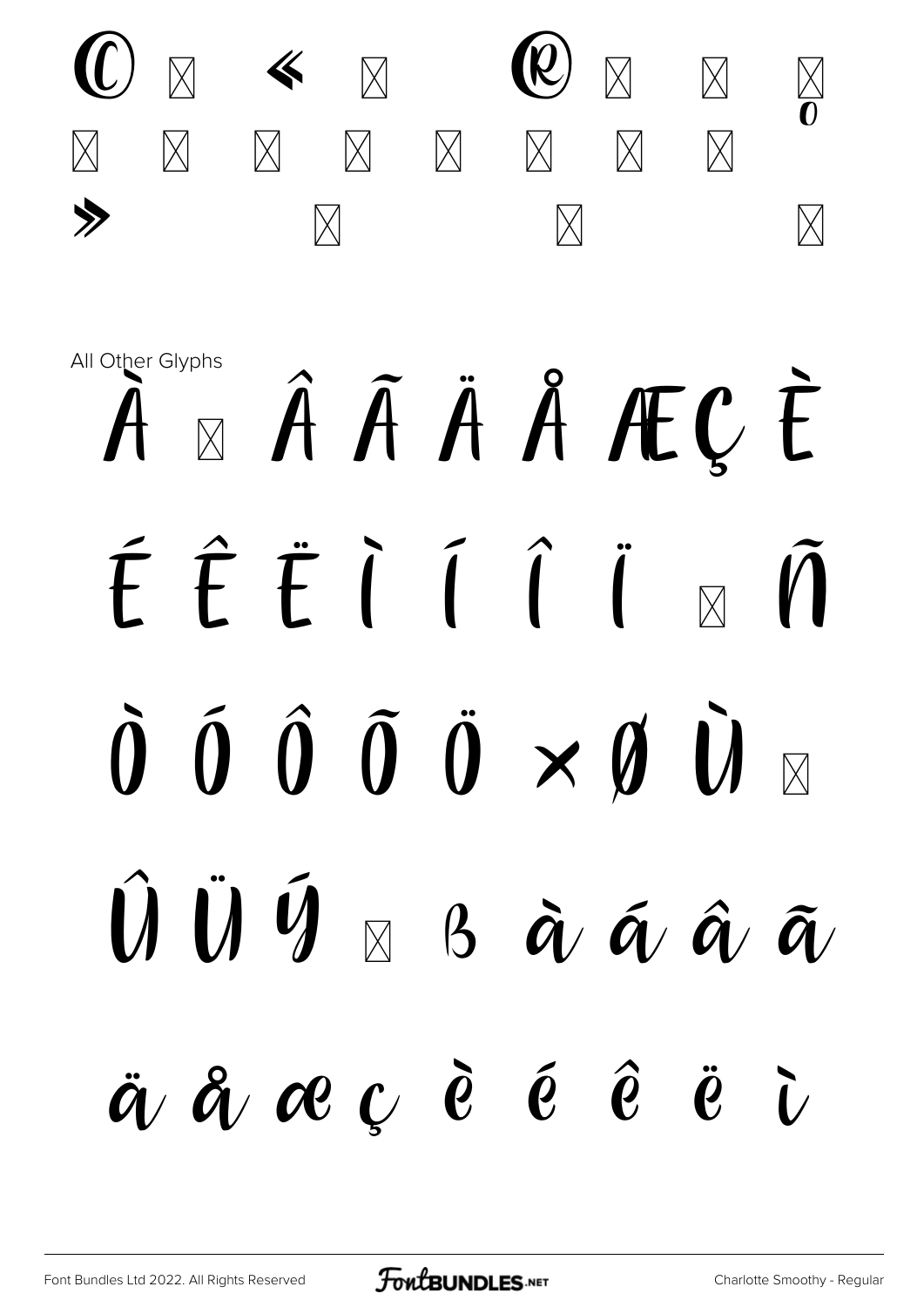# $\hat{U}$   $\hat{U}$   $\hat{U}$   $\hat{O}$   $\hat{U}$   $\hat{V}$   $\hat{O}$   $\hat{O}$   $\hat{O}$   $\hat{O}$  $\ddot{\boldsymbol{v}} = \boldsymbol{v} \dot{\boldsymbol{w}} \dot{\boldsymbol{w}} \hat{\boldsymbol{w}} \dot{\boldsymbol{w}} \dot{\boldsymbol{y}} \boldsymbol{p}$ ÿ

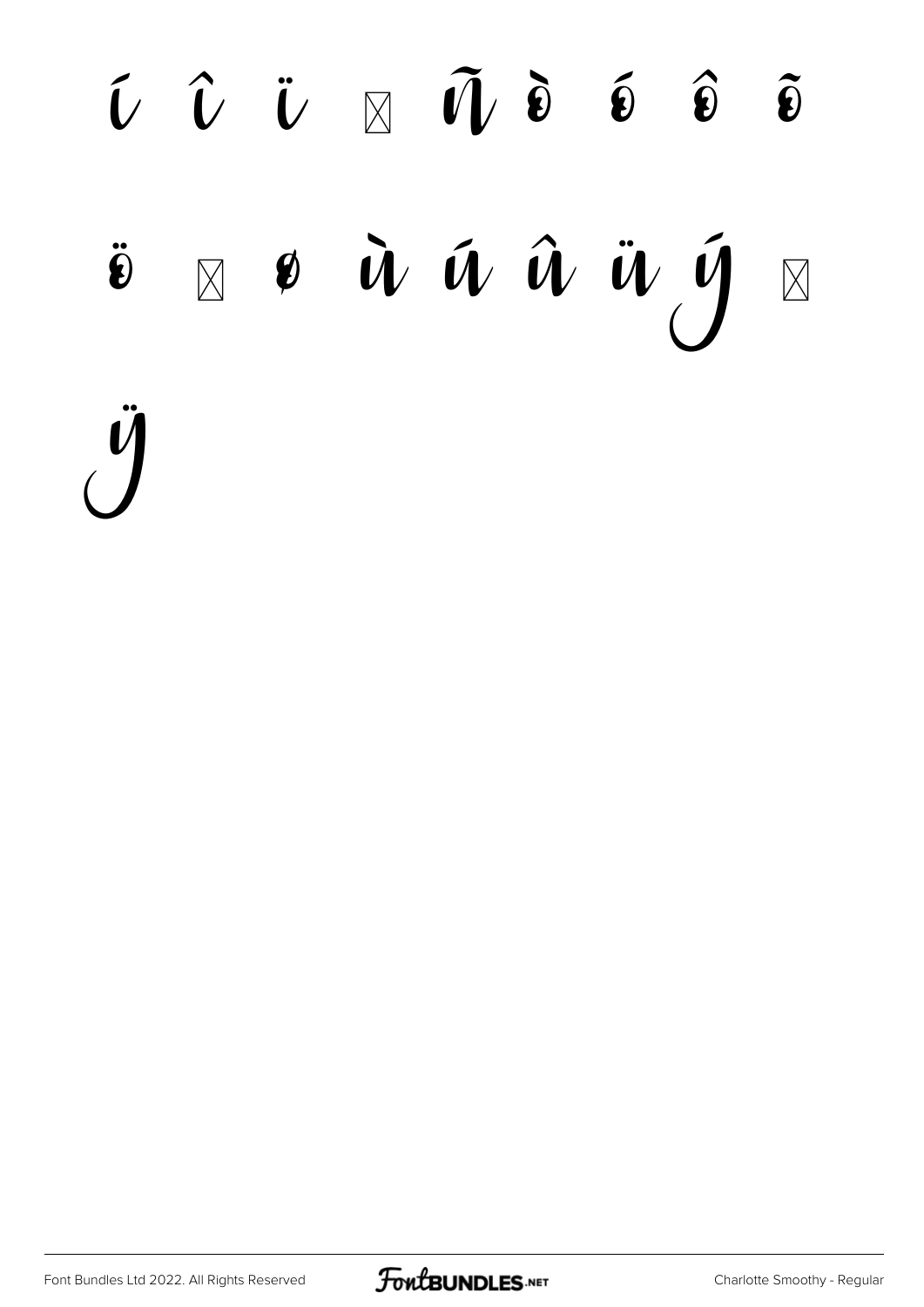# Charlotte Smoothy - Regular ABCOFFGHUKLM ähcdefungen handle M+23456789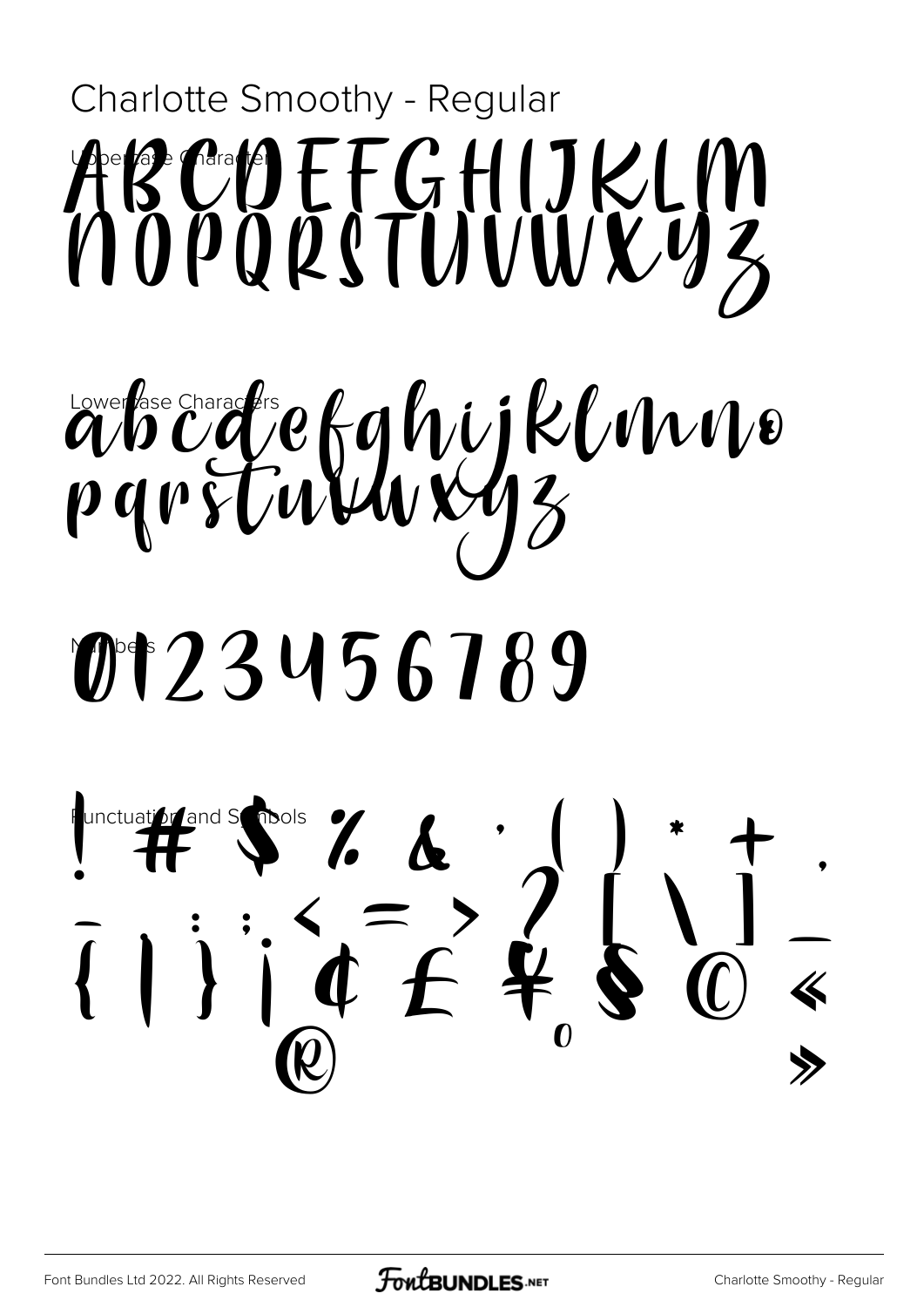## All Other Glyphs À Á Â Ã Ä Å Æ Ç È É Ê Ë Ì Í Î Ï Ñ Ò Ó Ô Õ Ö × Ø Ù Ú Û  $\ddot{\mathbf{U}}$   $\ddot{\mathbf{V}}$   $\ddot{\mathbf{S}}$   $\ddot{\mathbf{Q}}$   $\ddot{\mathbf{Q}}$   $\ddot{\mathbf{Q}}$   $\ddot{\mathbf{Q}}$   $\ddot{\mathbf{Q}}$ æ ç è é ê ë ì í î ï ñ ò ó ô õ ö ø ù